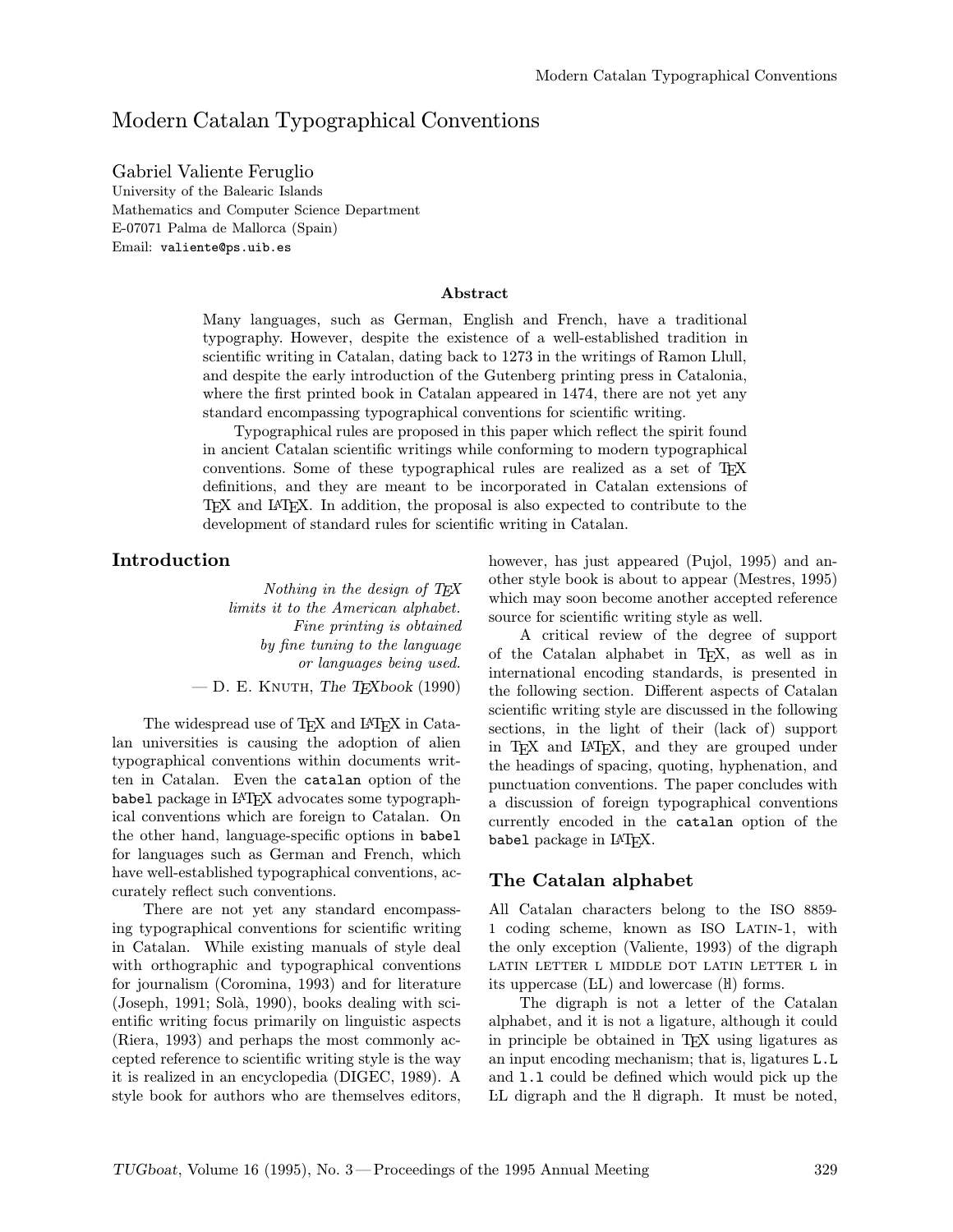

Figure 1: ISO/IEC 10646 prototypical glyphs

however, that the corresponding hyphenation point would then be missed.

Hyphenation of the  $ll$  digraph is  $l-1$ , that is, it is replaced by two letters, and a similar phenomenon happens in other languages. For instance, in German Drucker becomes Druk-ker, in Swedish tillaga becomes till-lage, in Dutch latje becomes lat-je but laatje becomes latje, etc. All these cases fit in T<sub>EX</sub>'s discretionary hyphenation mechanism.

Actually the characters are defined as special digraphs, with a raised dot as diacritic mark.

Encoding. The Cork encoding (Haralambous, 1992), an early attempt at extending the 7-bit Computer Modern encoding described in the five volumes of Computers and Typesetting to an 8-bit font encoding, covers the accented characters used in European languages, among them Catalan. It does not, however, include a character position for the  *digraph (Valiente, 1993).* 

An approximation to the  $ll$  digraph, the character combinations LATIN CAPITAL LETTER L WITH middle dot and latin small letter l with middle dot, appears for the first time in the 32-bit encoding ISO/IEC 10646, in positions 0000013F and 00000140 (ISO, 1993, p. 20–21). Figure 1 shows the prototypical glyphs found therein.

The corresponding entity names Lmidot and lmidot already appear in ISO 8879 (ISO, 1986, p. 116) as Latin alphabetic characters used in Western European languages.

Furthermore, in Unicode, a 16-bit encoding which is a proper subset of the ISO/IEC 10646 32-bit encoding, the character combinations LATIN capital letter l with middle dot and latin SMALL LETTER L WITH MIDDLE DOT appear again, in positions 013F and 0140 of the European Latin block (Unicode, 1991, pp. 180–182). The prototypical glyphs found therein are shown in figure 2.

Strictly speaking, these ISO character combinations are not characters of the Catalan alphabet, and they should soon be replaced by the  $\hat{H}$  digraph, before they get implemented in the next generation of HTML browsers and in the next generation of



Figure 2: Unicode prototypical glyphs

# rebel·lió col·laboració

Figure 3: Diversity of graphical representation

typesetting systems. As a matter of fact, the  $\Omega$ system (Haralambous, 1994) already implements the Unicode standard. A proposal for modification has been dealt with at length at the ISO 8859 and ISO 10646 discussion lists, and it will be submitted to ISO and Unicode as soon as it is agreed by academic authorities throughout the Catalan-speaking countries.

Protypical rendering proposal. Parallel to the discussion of the best name for denoting such a digraph with a diacritic mark, is the definition of a corresponding graphical representation or glyph.

The standard which established the glyph to be used for representing the digraph was rather loose in the definition, only stating that "it will be written by putting a raised dot between the two letters" (Actes, 1906, pp. 194–200). Neither the distance between the two letters nor the raise and size of the middle dot were established by the standard.

Such an ambiguity, probably caused by the provisional character of the standard, has originated a great diversity in the practical application which can still be found nowadays, as can be seen in the samples of figure 3. Orthographic mistakes are not unusual: text processing systems lacking a discretionary hyphenation mechanism produce a wrong hyphenation of the  $ll$  digraph, while the use of a centered dot as middle dot may lead to unexpected results when changing fonts, as can be seen in the samples of figure 4.

Already in 1923 Pompeu Fabra complained about the excessive separation between the two letters being used by printers (Fabra, 1984, pp. 310– 312) and interpreted the standard in the sense that the separation had to be the same as the normal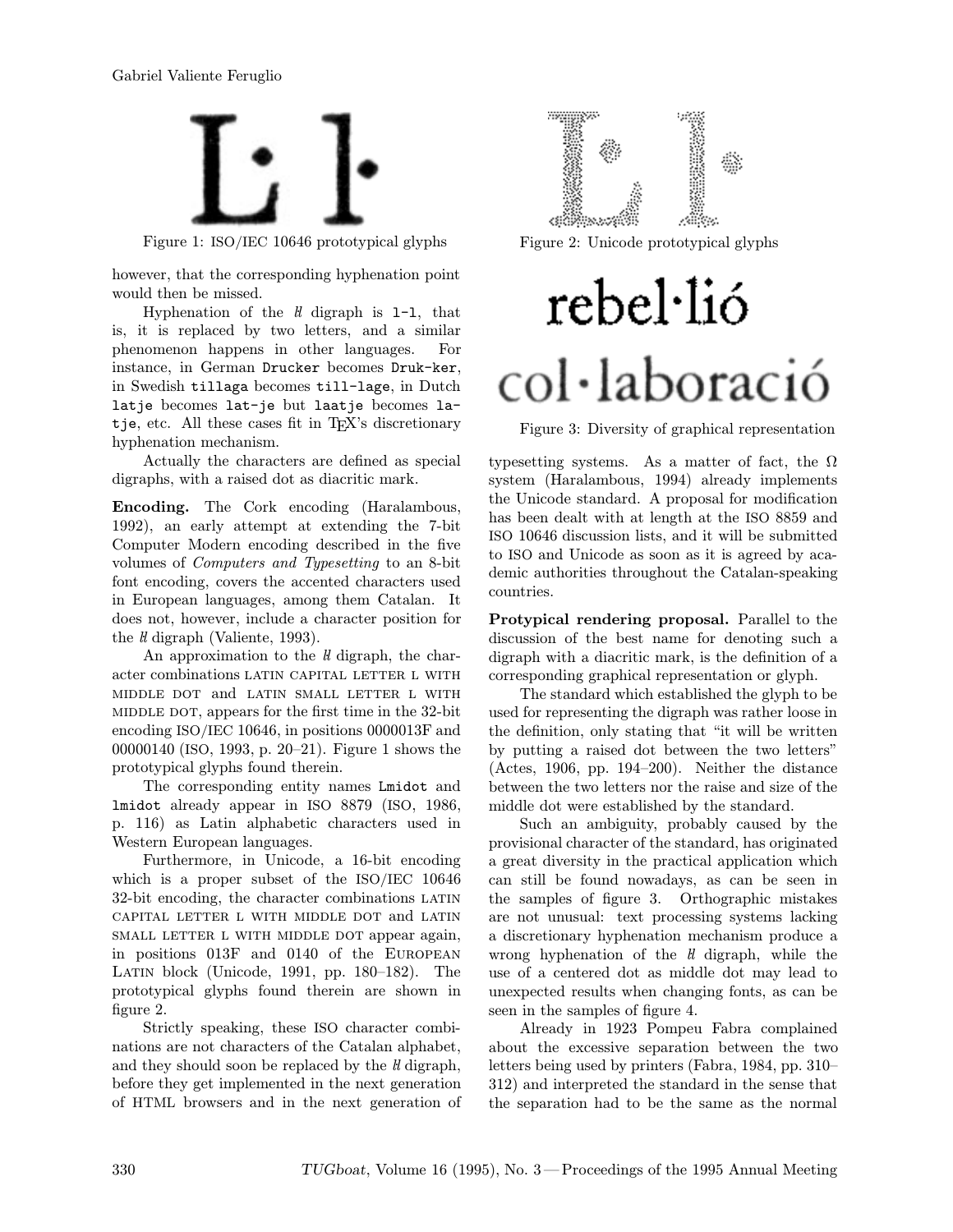

Figure 4: Non-TEX text processing



Figure 5: Early graphical representation



Figure 6: First standard proposal

separation between the two letters when they are not written with a middle dot. The same interpretation can be found in Pujol (1995, pp. 339–340). As a matter of fact, this interpretation prevailed until digital typography displaced traditional typography.

Figure 5 shows samples of some of the first printed representations of the digraph, taken from a 1909 edition (Guasp Printer, Palma de Mallorca), a 1926 edition (Alcover Printer, Palma de Mallorca), and from a 1934 edition (Calatayud Printer, Sóller, Mallorca) of Alcover (1896–1931).

The lack of a clear standard has motivated two additional proposals. In the first one (Mestres, 1990) the size and raise of the middle dot is discussed, although the exact place where it should go is not established (see figure 6). In the second standard proposal (Valiente, 1993) the raise of the middle dot is established, but the distance between the two letters is not discussed.

The present proposal consists of defining the character as a digraph formed by two letters, with a middle dot as diacritic mark. The middle dot has to

# $\Lambda$ LLOT $\perp$ dilut Figure 7: Proposed prototypical rendering lot and the contract of the contract of the contract of the contract of the contract of the contract of the contract of the contract of the contract of the contract of the contract of the contract of the contract of the co

be located between the two letters and equidistant from their stems. In order to facilitate reading, the middle dot has to be centered at half the height of uppercase letters. This is due to the fact that the digraph only appears between vowels. Moreover, between the two letters there has to be the same distance as there is between the two letters when they are not written with a middle dot, in order not to break continuity of words containing the digraph.

There seems to be no definitive need for the middle dot to be smaller than a period, contrary to the proposal in Mestres (1990). Boldface fonts are the only ones out of 27 standard T<sub>E</sub>X fonts where a smaller middle dot would be, to the author's taste, aesthetically more pleasant. As a matter of fact, most (if not all) old and modern printed representations of the digraph share the fact that the middle dot and the period have the same size.

A prototypical glyph reproducing the standard proposal is presented in figure 7 and also in Appendix I for the main TEX text fonts used in LATEX.

Implementing the proposal. In order to produce the  $LL$  and  $ll$  digraphs in TEX, an input mechanism is first needed. Reasonable choices involve the definition of active characters, font ligatures, and control sequences.

- Type L.L and 1.1 and make the dot (period) active. This approach was developed by Claudio Beccari in the POLYGLOT package. Although such an input convention would be quite natural for most Catalan users, making the period (or any other punctuation mark) active is rather dangerous since it may have unexpected consequences when in math mode.
- Type L·L and l·l and make the raised dot active. This approach was developed by Xavier Gràcia and is another natural input convention for Catalan users, but it hinders portability, since the raised dot does not belong to the set of ASCII visible characters.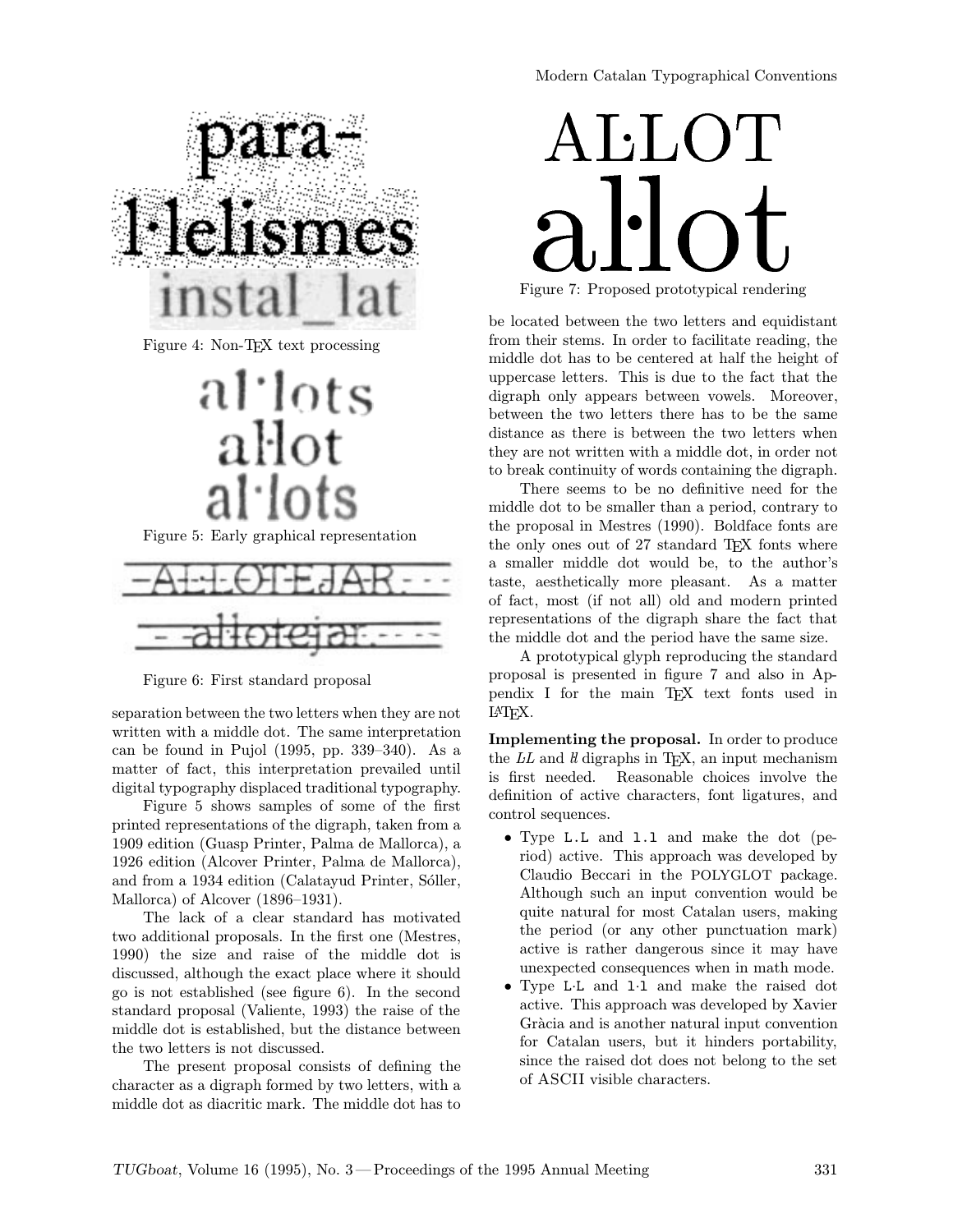- Type L.L and 1.1 and define corresponding ligatures in all text fonts, which pick up the  $L\overline{L}$  digraph and the  $ll$  digraph. Although being again a natural input convention for Catalan users, it also lacks portability and the corresponding hyphenation point would be missed when using this approach.
- Type a control sequence. The names \LL and \ll were proposed in Valiente (1993) as standard control sequence names for producing the LL digraph and the  $ll$  digraph, where it is discussed that \ll is already assigned to the  $\ll$  (much less than) relation in plain T<sub>E</sub>X and LATEX and that it only occurs when in math mode, while the  $ll$  digraph is not supposed to be typed in math mode. Although these control sequence names could eventually be mapped to a more natural input convention in a local installation, Donald Knuth suggested preemption of the  $\L$  and  $\L$  macros (since it is not usual to have to include more than an occasional phrase in Polish into Catalan text) and to rewrite  $\L$  and  $\L$  as delimited macros with . as the delimiter. This solution is a quite natural input convention for Catalan T<sub>E</sub>X users (it suffices to type  $a\L1$ . lot in order to get allot) and it is robust, in the sense that the user gets a warning if the delimiter is omitted or if it is followed by anything other that L or l.

Typesetting the  $ll$  digraph involves either assembling together three characters, or picking up an existing  $\bar{l}$  character from a (real or virtual) font.

- Packing up three characters to form the  $li$ digraph makes it quite difficult to get the right kerning, because the only metric information available about the characters in a font is the height, depth and width of the box enclosing them. For instance, the relative position of the stem of the two "l" letters within their enclosing box is needed in order to place the middle dot equidistant from the two stems, but this information can only be found in the METAFONT source code for the font. Even the actual diameter of a period is not guaranteed to be equal to the width of the box enclosing it.
- $\bullet$  Since there is no  ${ll}$  character in any TEX text font, not even in the DC fonts, which were supposed to cover all European languages, making a special text font for these two characters, as well as replacing some character in all text fonts by the  $\hat{\mathit{l}}$  digraph, would also hinder portability.
- Virtual fonts represent instead a portable solution, but the difficulty in getting the right kerning still exists.
- The technique of virtual METAFONT (Haralambous, 1995) comes then to rescue, since it allows to get the metric information needed for placing the middle dot at the exact position, according to the proposed prototypical rendering.

Assembling the *ll* digraph from three characters was the solution presented in Valiente (1993) and an improved version is given here, as a kind of poor man's solution meant to be used at least until the techniques related to virtual METAFONT are available.

Implementing the rendering proposal at the TEX or LATEX level, as opposed to the METAFONT level, means defining appropriate  $\L L L$  and  $\L L$ control sequences that (a) produce the right hyphenation, (b) keep the normal separation between the two letters, (c) place the middle dot at half the distance between the stems of the letters, and (d) raise the middle dot to half the height of uppercase or lowercase letter L minus half the height of the middle dot.

Correct hyphenation is obtained by introducing appropriate discretionary break points, and normal separation between the two letters can be approximated by the definition

```
\newskip\zzz
\def\allowhyphens{\nobreak\hskip\zzz}
\edef\Lslash{\L} % save Polish \L
\def\L.L{\allowhyphens
\discretionary{L-}{L}{%
\hbox{L}%
\hbox to 0pt{\hbox{.}\hss}%
\hbarbox{L}}%
\allowhyphens }
```
and similarly for lowercase, where the horizontal and vertical displacement can be determined by trial and error for each particular font, after storing the component characters in boxes in order to know their dimensions at macro expansion time. By expressing such displacements in terms of, say, the width of letter L, displacements will be scaled together with the font and then the rendering proposal can be implemented for any font at any magnification.

Since such displacements depend on the current font in use at macro expansion time, appropriate values for \leftdim (horizontal displacement) and \raisedim (vertical displacement) can be determined and tabulated for each text font, and they have already been computed by the author for all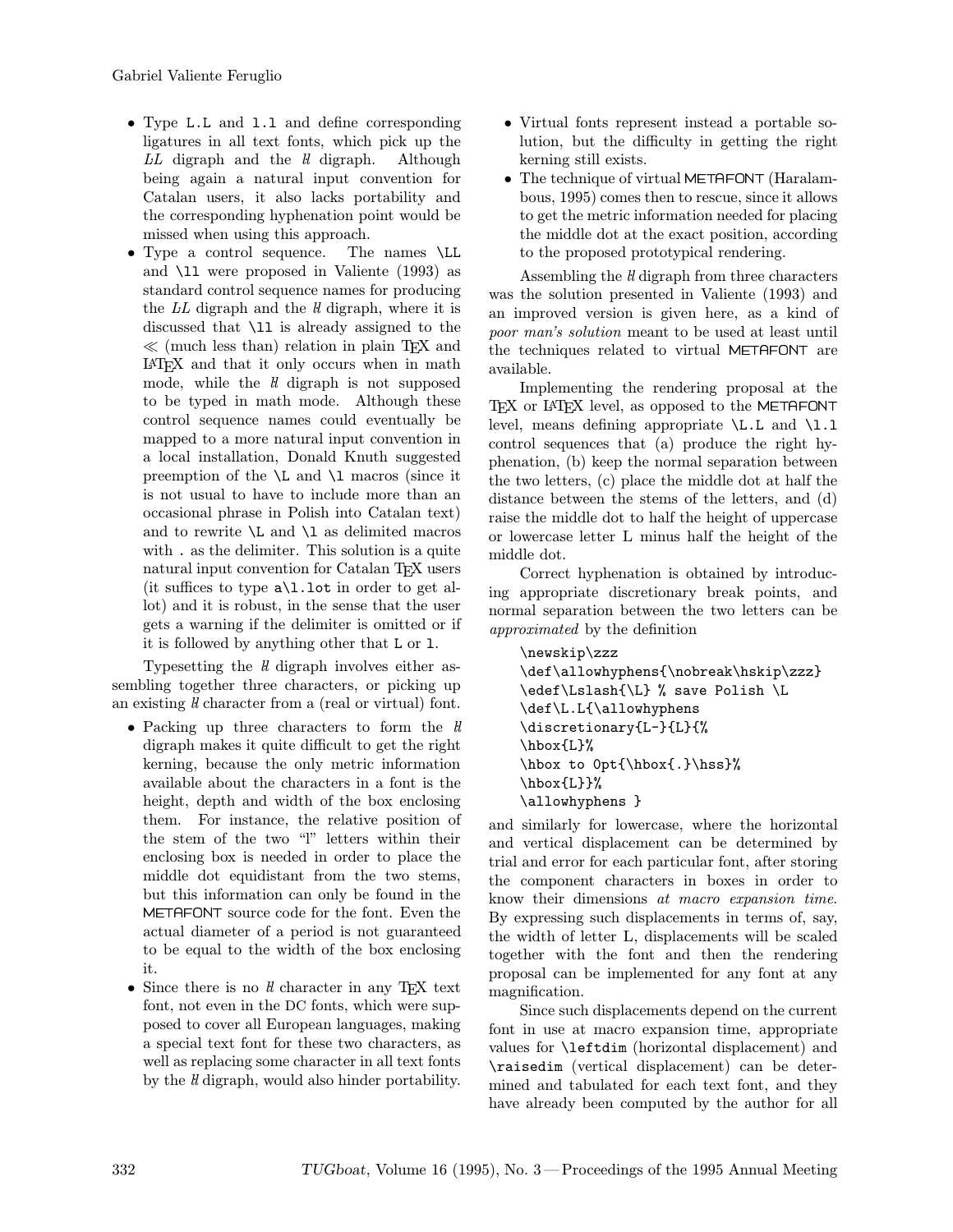TEX standard text fonts. However, a test is still needed in order to choose the right displacement values based on the file name of the current font. An intermediate solution, in the spirit of Valiente (1993), is the use of \fam (font family) values in the test, which are set by plain TEX but no longer by LAT<sub>EX</sub>, and it is the solution adopted for typesetting this article. A provisional solution for LATEX is also given in Appendix II which tests internal \f@family, \f@series and \f@shape values to deduce which font is in use.

#### Spacing conventions

French typographical conventions dictate that a little white space should be added before the socalled double punctuation characters (Gaulle, 1995), as for instance in:

> Comptava que l'illa de Mallorca tenia unes 300 milles que la circuïen en torn; i Menorca era cap a la banda de Sardenya.

These characters are colon, semicolon, exclamation mark and question mark. Similar conventions can be found in old Catalan texts (for instance in Reixac, 1749; Alcover, 1896–1934), also surrounding APOSTROPHE with extra white space. These conventions, however, are of no use in modern Catalan writing and they should not be encouraged by any Catalan style file.

#### Quoting conventions

Both double quotes (also called saxon quotes) and latin quotes (also called guillemets) find widespread use in modern Catalan texts, where their use is justified in solving the case of quotations inside quotations. While some authors prefer double quotes to latin quotes (Solà, 1990, p. 102; Pujol, 1995, p. 330), and only use latin quotes within text that is already enclosed in double quotes, other authors recommend their use the other way around, even suggesting the use of single quotes to enclose words which are already enclosed in double quotes (Joseph, 1991, pp. 149–150).

Although authors usually refer to particular aesthetic criteria justifying their choice of quoting conventions, an important aesthetic criterion seems to have been overlooked. Opening quotes may appear right after an apostrophe, and in such a case the apostrophe clashes with double quotes or with single quotes but not with latin quotes.

Therefore, the best choice in Catalan texts would be that of latin quotes, using double quotes only within text already enclosed in latin quotes, and using single quotes only within text already enclosed in double quotes already enclosed in latin quotes. Maybe the development of French guillemets was already an answer to the aesthetic question of having an apostrophe being immediately followed by double quotes or by single quotes.

#### Hyphenation conventions

Catalan grammar, as well as current typographical conventions, establishes that syllables consisting of a single vowel should not be left alone at the beginning or end of a line, thereby reducing the number of possible break points in all but the smallest words. One exception to this rule is the case of a word preceded by an apostrophe, in which case hyphenation is allowed after the vowel.

Hyphenation of a word before or after an apostrophe has to be avoided, while keeping the break point after the vowel following the apostrophe. The solution given in Valiente (1993) is to set \catcode'\'=11 in order to include the pattern '2h in the language-specific pattern file, and to set  $\let$ hyphenmin=1 and \righthyphenmin=3. It is clear that such a solution is not sufficient, even when setting \lefthyphenmin=2 and \righthyphenmin=2.

Another important exception to consider, found in modern publications but not yet covered by any style book, is the case of a word preceded by opening quotes or followed by closing quotes. In such a case the quotes should count as another character in the account for \lefthyphenmin, in such a way that, for instance, ''u-na'' could also be broken.

#### Punctuation conventions

When in math mode, T<sub>EX</sub> treats the comma as a punctuation mark and the period (decimal point) as an ordinary symbol, putting a little extra space after the comma. In order to get the right spacing in a large decimal number such as 1,234,567.89

#### \$1{,}234{,}567.89\$

has to be written (Knuth, 1990, p. 134) instead of just

#### \$1,234,567.89\$

According to Catalan orthography, however, the roles of the comma and the decimal point are reversed, and a similar phenomenon happens in other European languages, among them Czech, French, German and Polish. The same number is expressed in Catalan by either 1.234.567,89 or 1 234 567,89 and would have to be written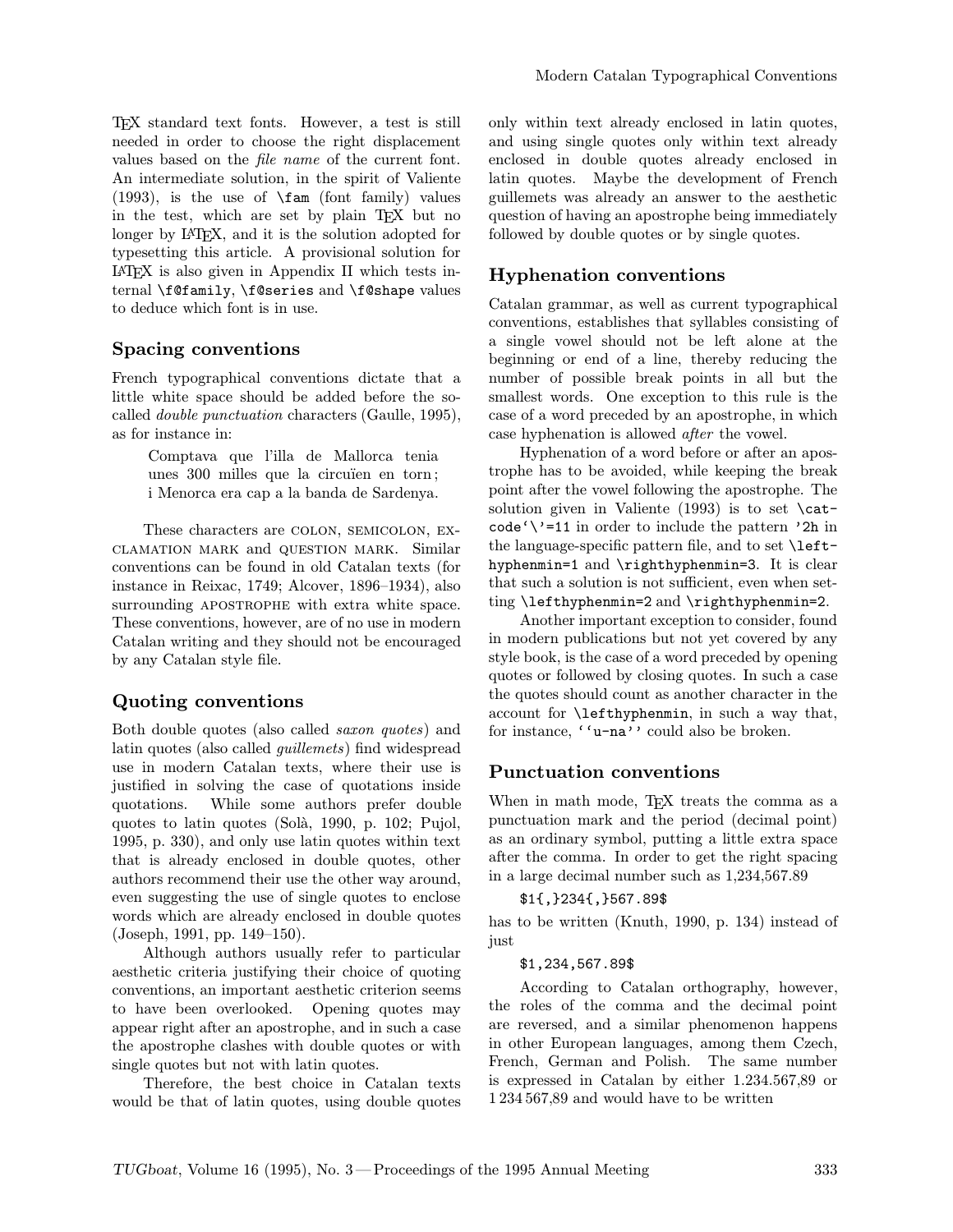#### \$1.234.567{,}89\$

#### or

#### \$1\,234\,567{,}89\$

in order to get the right spacing. This does not seem to be a practical solution, given the wider use of the comma as decimal separator in Catalan than as separator for large numbers in English.

### Foreign typographical conventions

The catalan option of the babel package (release 3.4) in LATEX supports several typographical conventions that have been taken from the spanish option but which do not reflect modern Catalan typographical conventions.

Masculine and feminine ordinal indicators, which consist of a raised symbol such as " $1<sup>o</sup>$ " or "1<sup>a</sup>" in Spanish, correspond to abbreviations by contraction, without the final period, of their respective names in Catalan (Solà, 1990, p. 75; Pujol, 1995, p. 227), as shown in the following table.

| Ordinal Name           |      |                       | English Spanish Catalan |             |                  |         |    |
|------------------------|------|-----------------------|-------------------------|-------------|------------------|---------|----|
| $\operatorname{first}$ |      | primer primera        | 1st                     | $1^{\circ}$ | 1 <sup>a</sup>   | 1r      | 1a |
| second segon segona    |      |                       | 2nd                     | 22          | $2^a$            | 2n      | 2a |
| third                  |      | tercer tercera        | 3rd                     | $3^\circ$   | 3 <sup>a</sup>   | $_{3r}$ | Зa |
| fourth                 |      | quart quarta          | 4 <sup>th</sup>         | $4^{\circ}$ | $4^{\mathrm{a}}$ | 4t.     | 4a |
| fifth                  |      | cinquè cinquena $5th$ |                         | 52          | $5^{\rm a}$      | 5e      | 5a |
| sixth                  | sisè | sisena                | 6 <sup>th</sup>         | 62          | $6^{\rm a}$      | 6è      | 6а |

The letter N TILDE does not belong to the Catalan alphabet. Whenever it appears in a Spanish word, for instance, temporarily switching to that language makes the right typographical conventions apply to that word. Hyphenation is perhaps the most important one of such conventions; switching to Spanish would produce the right hyphenation for the first last name of the author, Va-lien-te, and switching to Italian would produce the right hyphenation for the second last name of the author, Fe-ru-glio, instead of Va-li-en-te and Fe-rugli-o which would be produced under Catalan hyphenation rules.

Uppercase and lowercase mappings differ from language to language. For instance, in French and Spanish LATIN SMALL LETTER E WITH ACUTE accent may map to latin capital letter e. In Catalan, however, diacritic marks have to be preserved in uppercase form, although the influence of Spanish press in Catalan-speaking countries has resulted in non-accented uppercase characters found in Catalan texts as well (Joseph, 1991, pp. 103–132).

In T<sub>F</sub>X the argument of  $\u{p}$  are and  $\u{-}$ ercase is converted to uppercase form or to lowercase form using the \uccode and \lccode tables, which only cover characters from a font and not composite characters obtained with macros such as  $\iota$  a. In the latest versions of T<sub>F</sub>X, however,  $\u$ ppercase{\'a} becomes \'a but \uppercase{\'{\i}} and  $\Upsilon$  and  $\Upsilon$  are  $\Upsilon$  instead of  $\setminus {\setminus}$  The situation does not really get solved unless fonts containing accented characters are used, which constitutes just another reason to switch to DC fonts.

# Typographical rules

The previous discussion can be summarized in the following ten typographical rules.

- 1. Do not type  $1.1$  or  $1.1$  for the  $ll$  digraph. Use the control sequences \L.L (for uppercase) and \l.l (for lowercase) instead.
- 2. Do not add extra white space before colon, semicolon, exclamation mark, question mark and apostrophe.
- 3. Use French guillemets as quotation marks, leaving double quotes and eventually also single quotes to quote words which already belong to a quotation.
- 4. Hyphenate accented and diacritized words as well. Either use the multilingual Tf<sub>X</sub> patch or switch to the T1 font encoding in IAT<sub>F</sub>X.
- 5. Do not use the period as decimal separator. Use the comma instead, as in 3{,}14159.
- 6. Do not use foreign ordinal indicators. Type 1r, 2n, 3r, 4t, 5\'e, 6\'e, etc. to get masculine ordinal indicators, and type 1a, 2a, 3a, 4a, 5a, 6a, etc. to get feminine ordinal indicators.
- 7. Switch languages to get hyphenation and particular typographical conventions apply to foreign words.
- 8. Do not forget accents and diacritics in uppercase words.
- 9. Check out style manuals when in doubt. Authors are increasingly becoming editors and sometimes even printers ourselves.
- 10. Join the CATALA-TEX discussion list to further discuss these typographical rules and to get them implemented at your local site. Send the message

SUBSCRIBE CATALA-TEX Name Surnames to the address

LISTSERV@CESCA.ES

and an introductory message will be sent back to your account.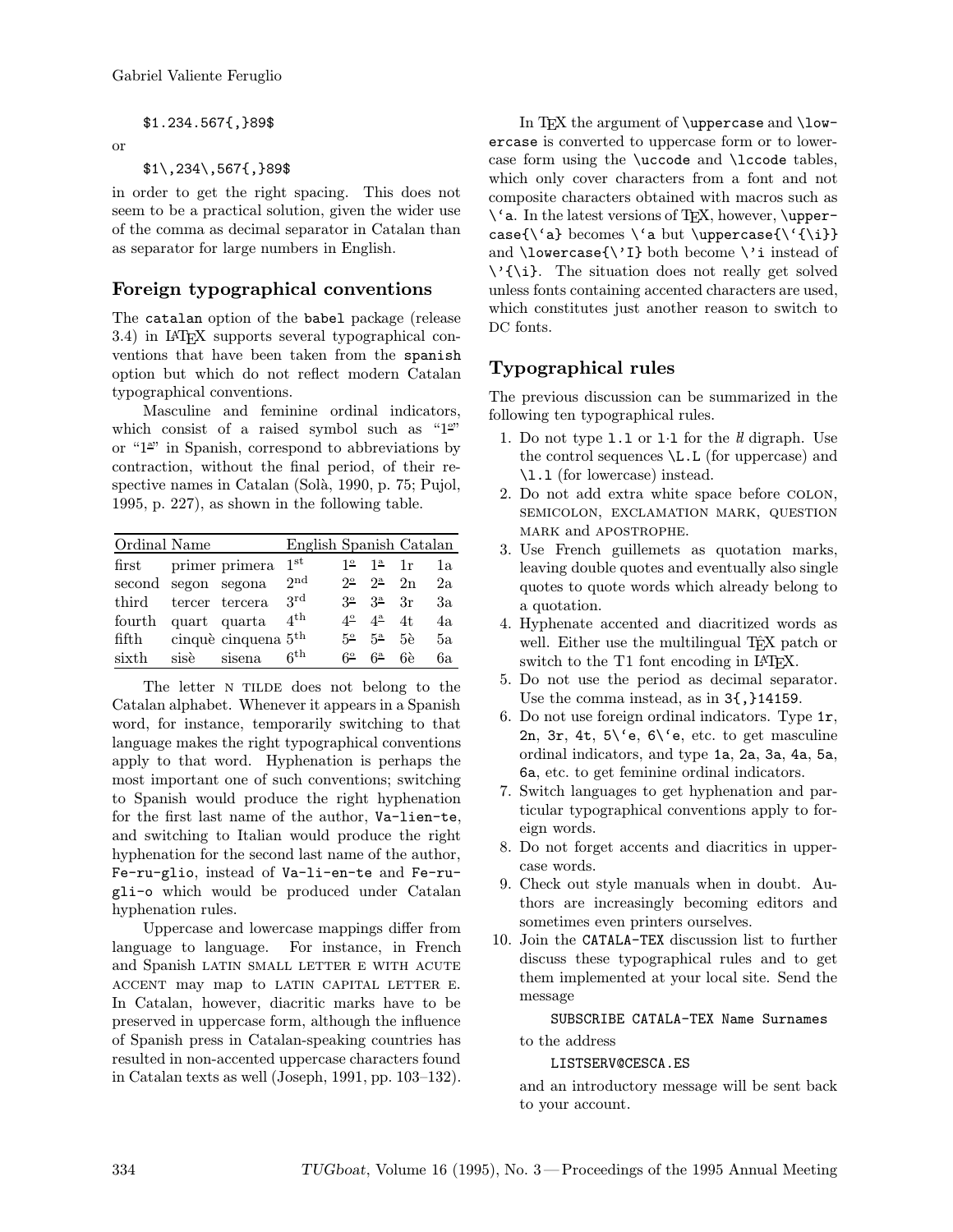SOCAPITOL XVIII .<br>Fo la nostra caualleria en fancta Maria dela Orta de 'Taraçona ,e oyda la miff a del fanct. Sperit , nos ceny mi la fpafa que prenguem de fobre laltar . E podiem hauer la hora XII. anys complits, e entrauem en lo XIII. fi que 'vn any fliguem ab ella que no podiem fer ço quels homens han afer ab ∫a miu∸

ller, car no hauiem la edat.

#### Figure 8: Medieval Catalan writing

Some of these typographical rules are illustrated by the following chapter of the Libre dels feits del rei En Jacme, the book of facts by Jaume the Conqueror (1208–1276):

> E fo la nostra cavalleria en sancta Maria de l'Horta de Taraçona, que, oïda la missa de sent Espirit, nós cenyim l'espasa que prenguem de sobre l'altar. E podíem llaora haver dotze anys complits e entràvem en lo tretzè, sí que un any estiguem ab ella que no podíem fer ço que els hòmens han a fer ab sa muller, car no havíem l'edat.

The quotation has been taken from a modern edition (Jaume I, 1982), whereas the oldest preserved manuscript dates back to 1343. Compare it with the printed edition presented in figure 8, taken from (Chronica, 1557).

#### Acknowledgements

Much of the material related to the Catalan alphabet resulted from discussions with Francesc Comellas and Xavier Gràcia (Universitat Politècnica de Catalunya), Josep M. Mestres (Institut d'Estudis Catalans), Joan Solà (Universitat de Barcelona), Josep M. Pujol (Universitat Rovira i Virgili), and Joan Alegret (Universitat de les Illes Balears). Last, but not least, Pierre MacKay has presented this paper at the 16th Annual Meeting of the TEX Users Group. Sincere thanks to them all.

#### Bibliography

- Actes del Primer Congrés Internacional de la Llengua Catalana. Barcelona, 1906. Facsimile edition by Vicens-Vives, Barcelona, 1985.
- Alcover, A. M. Rondaies Mallorquines d'en Jordi des Racó. Palma de Mallorca, 1896–1931.
- Badia, L. Rudiments de tipografia. Ed. Patronal d'Assist`encia Social, Barcelona, 1934.
- Chronica, o commentari del gloriosissim e invictissim Rey en Iacme. València, 1557. Facsimile edition by Ajuntament de València, 1994.
- Coromina, E. El 9 Nou: Manual de redacció i estil, 3rd Edition. Ed. Eumo, Vic, 1993.
- DIGEC. Gran enciclopèdia catalana, 2<sup>nd</sup> Edition. Ed. Enciclopèdia Catalana, Barcelona, 1989.
- Fabra, P. Converses filològiques II. EDHASA, Barcelona, 1984.
- Gaulle, B. Notice d'utilisation du style french multilingue. Electronic document distributed with the french package, Version 3.36, 1995.
- Haralambous, Y. "TEX Conventions Concerning Languages." T<sub>F</sub>X and TUG NEWS  $1(4)$ , 1992, pp. 3–10.
- Haralambous, Y. and Plaice, J. "Ω, a TEX Extension Including Unicode and Featuring Lex-like Filtering Processes." In EuroT<sub>F</sub>X Proceedings, 1994, pp. 154–167.
- Haralambous, Y. and Plaice, J. " $\Omega$  + Virtual  $METAFONT = Unicode + Typography."$  *Cahiers* GUTenberg, 21, 1995, pp. 1–13.
- ISO, International Organization for Standardization. Information processing  $-$  Text and office systems — Standard Generalized Markup Language (SGML). Geneva, Switzerland, 1986. International Standard ISO 8879.
- ISO, International Organization for Standardization. Information technology — Universal Multiple-Octet Coded Character Set (UCS) — Part 1: Architecture and Basic Multilingual Plane. Geneva, Switzerland, 1993. International Standard ISO 10646-1.
- Jaume I. Crònica o llibre dels fets. Ed. 62, Barcelona, 1982.
- Joseph, M. Com es fa un llibre. Ed. Pòrtic, Barcelona, 1991.
- Knuth, D. E. The TEXbook. Addison-Wesley, Reading, Massachusetts, 9th printing, 1990.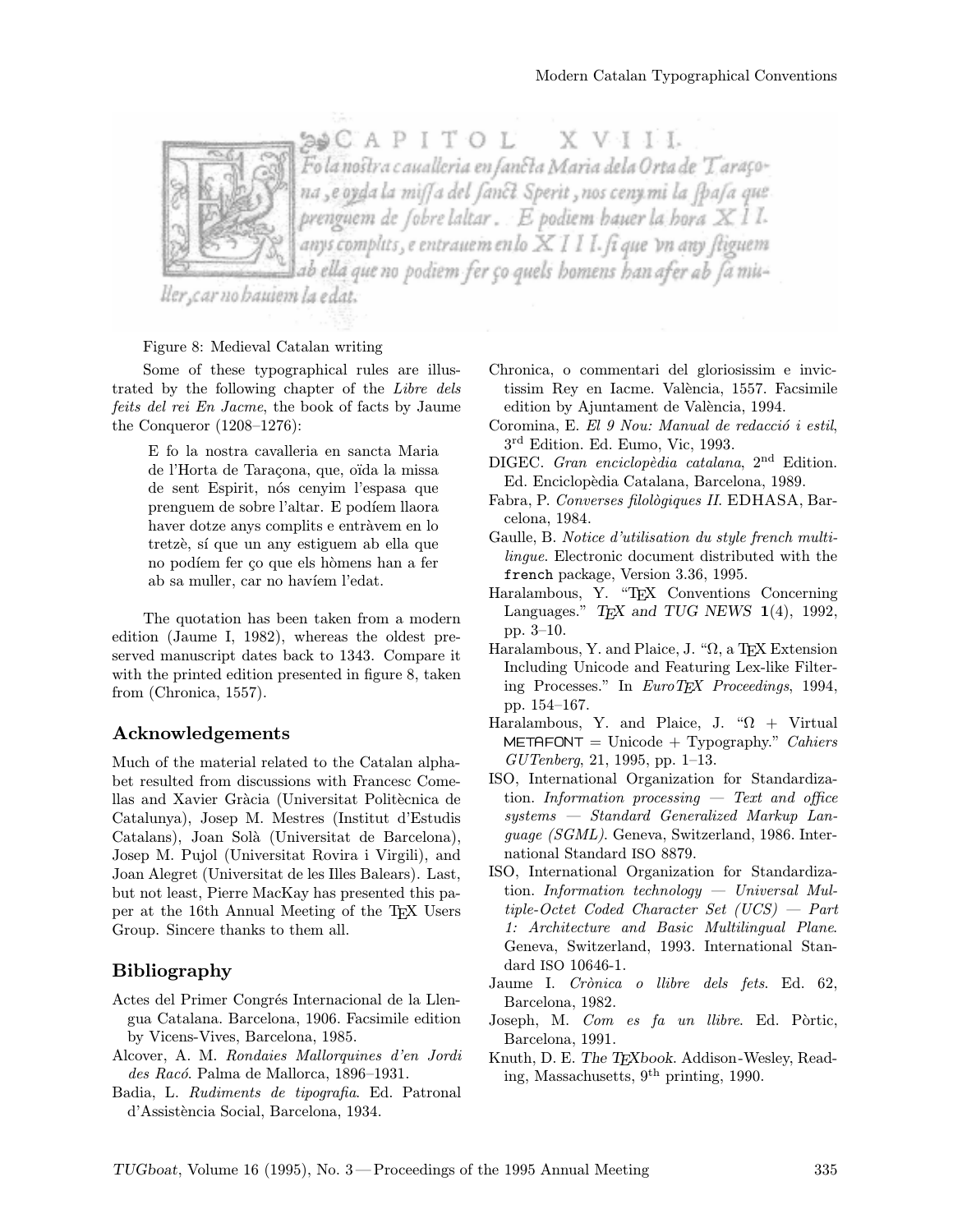- Mestres, J. M. "A l'entorn de la ela geminada." Escola Catalana,  $2(66):7-8$  and  $2(70-72):7-10$ , 1990.
- Mestres, J. M., Costa, J., Oliva, M. and Fité, R. Manual d'estil. Ed. Eumo, Barcelona, 1995. To appear.
- Pujol, J. M. and Solà, J. Ortotipografia. Ed. Columna, Barcelona, 1995.
- Reixac, B. Instruccions per la ensenyança de minyons. Anton Oliva, Girona, 1749. Facsimile edition by Edicions de la Universitat de Barcelona, 1983.
- Riera, C. Manual de català científic,  $2<sup>nd</sup>$  Edition. Ed. Claret, Barcelona, 1993.
- Solà, J. and Pujol, J. M. Tractat de puntuació, 2<sup>nd</sup> Edition. Ed. Columna, Barcelona, 1990.
- The Unicode Consortium. The Unicode Standard: Worldwide Character Encoding. Version 1.0, Volume 1. Addison-Wesley, Reading, Massachusetts, 1991.
- Valiente, G. and Fuster, R. "Typesetting Catalan Texts with TEX." TUGboat 14(3), 1993, pp. 252– 259.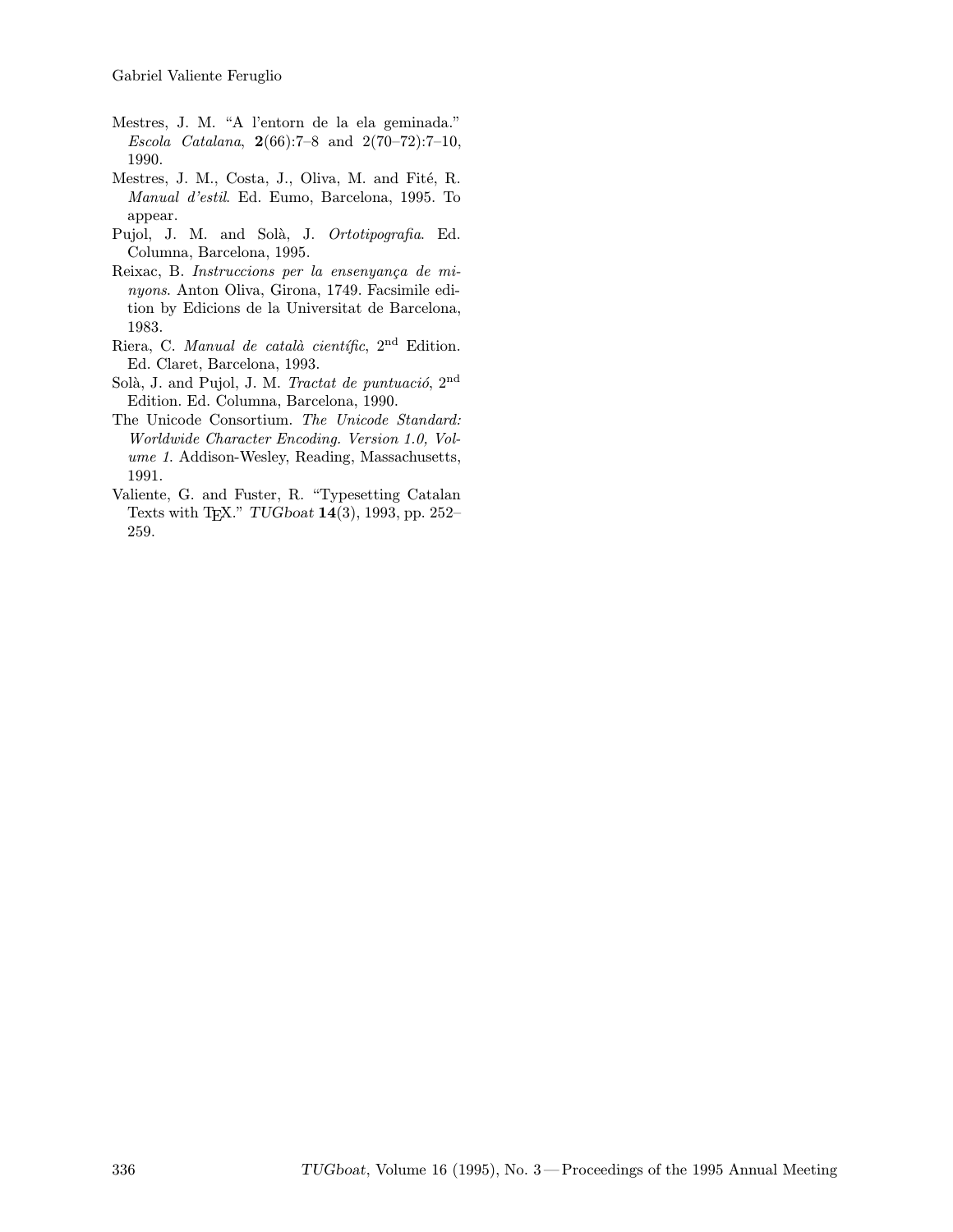# Appendix I

Prototypical rendering in font cmr10.